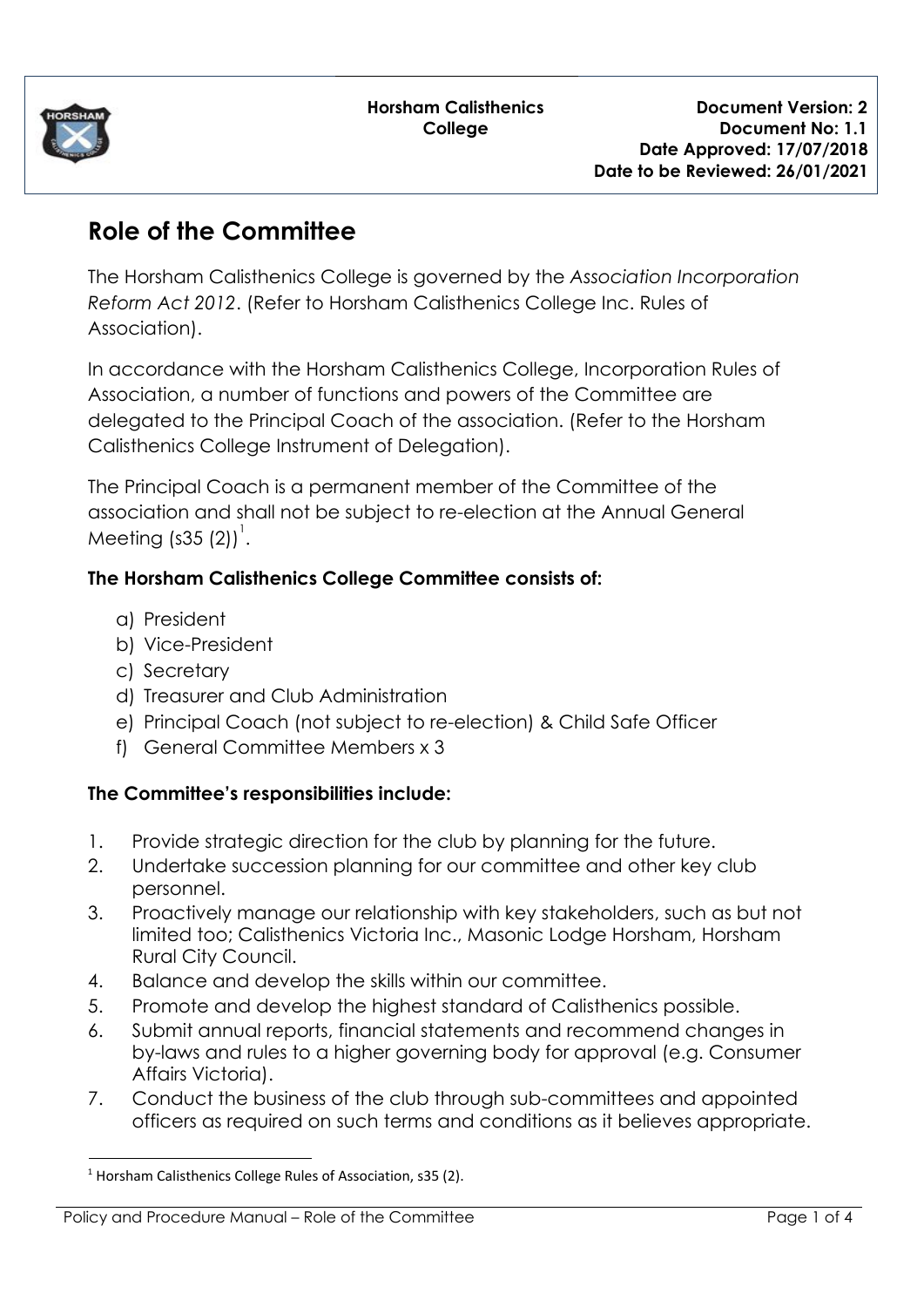

- 8. Seek and manage appropriate sponsorship and grants for the club.
- 9. Set budgets and be diligent and accountable for the funds of the club by ensuring there are appropriate internal controls in place.
- 10. Manage the clubs annual competition, appointing a sub-committee to ensure the effective management of the event.
- 11. Ensure the Club is compliant with the Child Safe Standards.

## **The Principal Coach will be primarily responsible for the operational management of the club. The Principal Coach responsibilities include:**

- 1. Mange all Coaches, Assistant Coaches, Cadets, Welcoming Officers/Team Managers and other operational volunteers that are not elected members of the committee.
- 2. Ensure all staff both paid and volunteer, have the necessary qualifications and experience required to be a registered coach, assistant coach and cadet in accordance with Calisthenics Victoria Inc. rules.
- 3. Appoint and remove staff, including both paid and volunteer staff.
- 4. Timetabling of classes.
- 5. Manage the soloist list and delegate students to coaches.
- 6. Purchase items as required (in accordance with the Instrument of Delegation).
- 7. Support and manage the performance of the coaching team, including providing adequate resources for the coaches to efficiently carry out all necessary duties.
- 8. Ensure the fair and efficient conduct of team placements.
- 9. Create an environment which gives all members the opportunity to develop to the best of their ability.
- 10. Be active in the development of students, coaches, assistant coaches and cadets by setting and maintaining quality standards.
- 11. Understand the issues, priorities and needs of our parents, students, volunteers and administrators.
- 12. Be the first point of contact for the club for new enrolments.
- 13. Mange all correspondence with students and families on behalf of the club, such as the club newsletter, Facebook page/s and club website.
- 14. Ensure the minutes and agenda are distributed to all families via email.
- 15. Manage all grievances in accordance with the clubs Grievance Policy.
- 16. Be a member on the Horsham Calisthenics College Annual Competition Sub-Committee, to ensure the effective management of the event.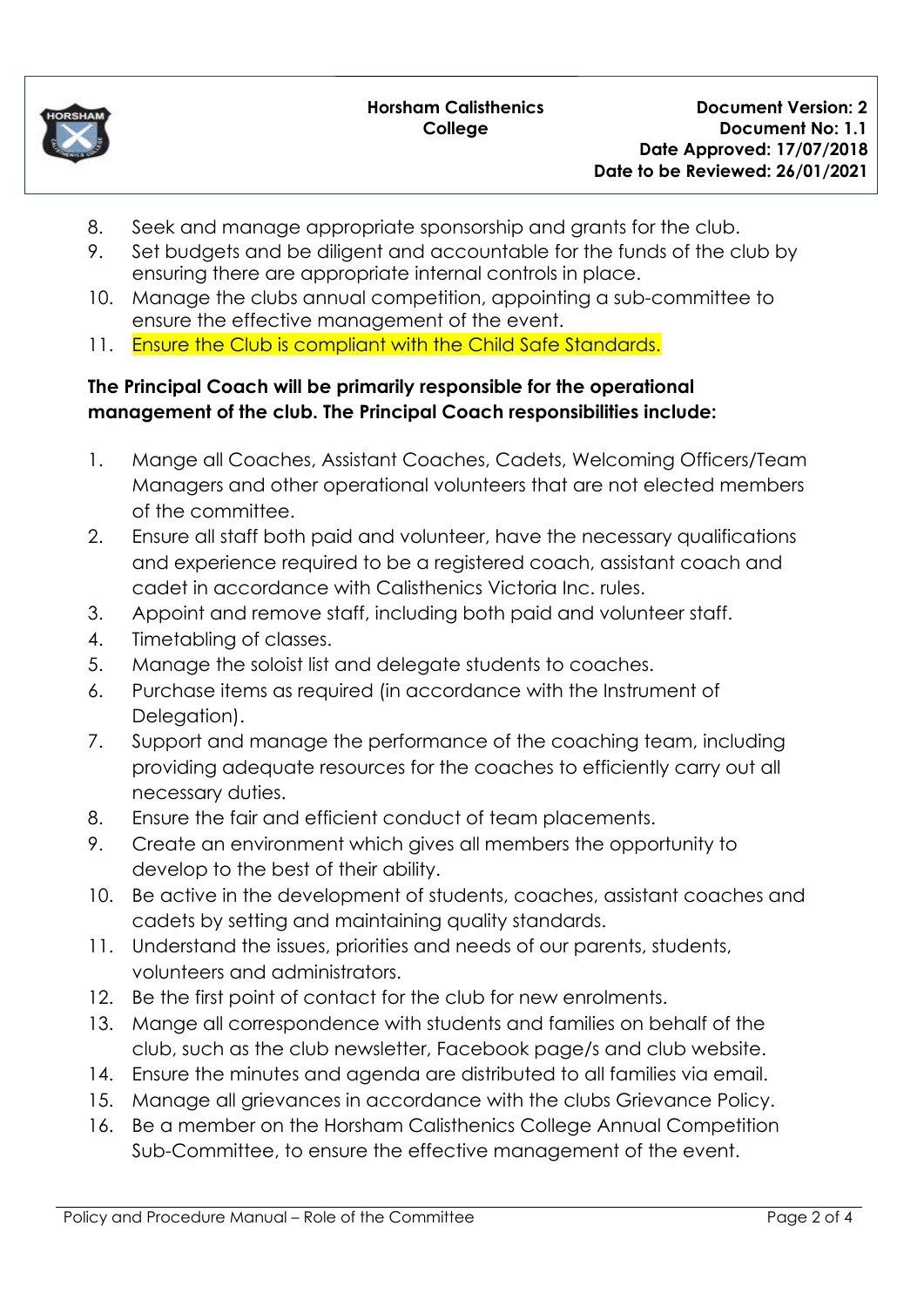

## 17. Be the Child Safe Officer of the Club and demonstrate a commitment to the Child Safe Standards.

#### **Non-Committee Positions:**

The Committee will appoint members to non-committee positions on an annual basis, being nominated at the Annual General Meeting.

*The Non-committee positions are as follows:*

- a) Grants Officer
- b) Fundraising Officer/s
- c) Publicity Officer
- d) Competition sub-Committee Members (Only the Principal Coach is required to be a member of the Committee). Competition sub-committee consists of Competition Secretary, Competition Assistant Secretary, Competition Sponsorship and Competition Catering.

The non-committee positions are not required to attend committee meetings, attendance is optional. The members filling such positions are required to submit monthly progress reports to the Principal Coach, prior to the committee meeting if they are unable to attend a meeting.

The Welcoming Officer/Team Manager is a non-committee position and will be appointed annually by the Principal Coach, in consultation with the Section Coach.

#### **Conduct of a Committee Member:**

A Committee should operate as a team, draw on the skills and talents of each member, and work toward common goals to ensure club success.

*Effective Committee members should have:*

- a) a commitment to the club
- b) sufficient time to devote to the Committee
- c) an understanding of the role of the Committee and their role within it
- d) leadership skills and willingness to accept responsibility
- e) listening skills
- f) the ability to use the technology the club has implemented to communicate to its members.